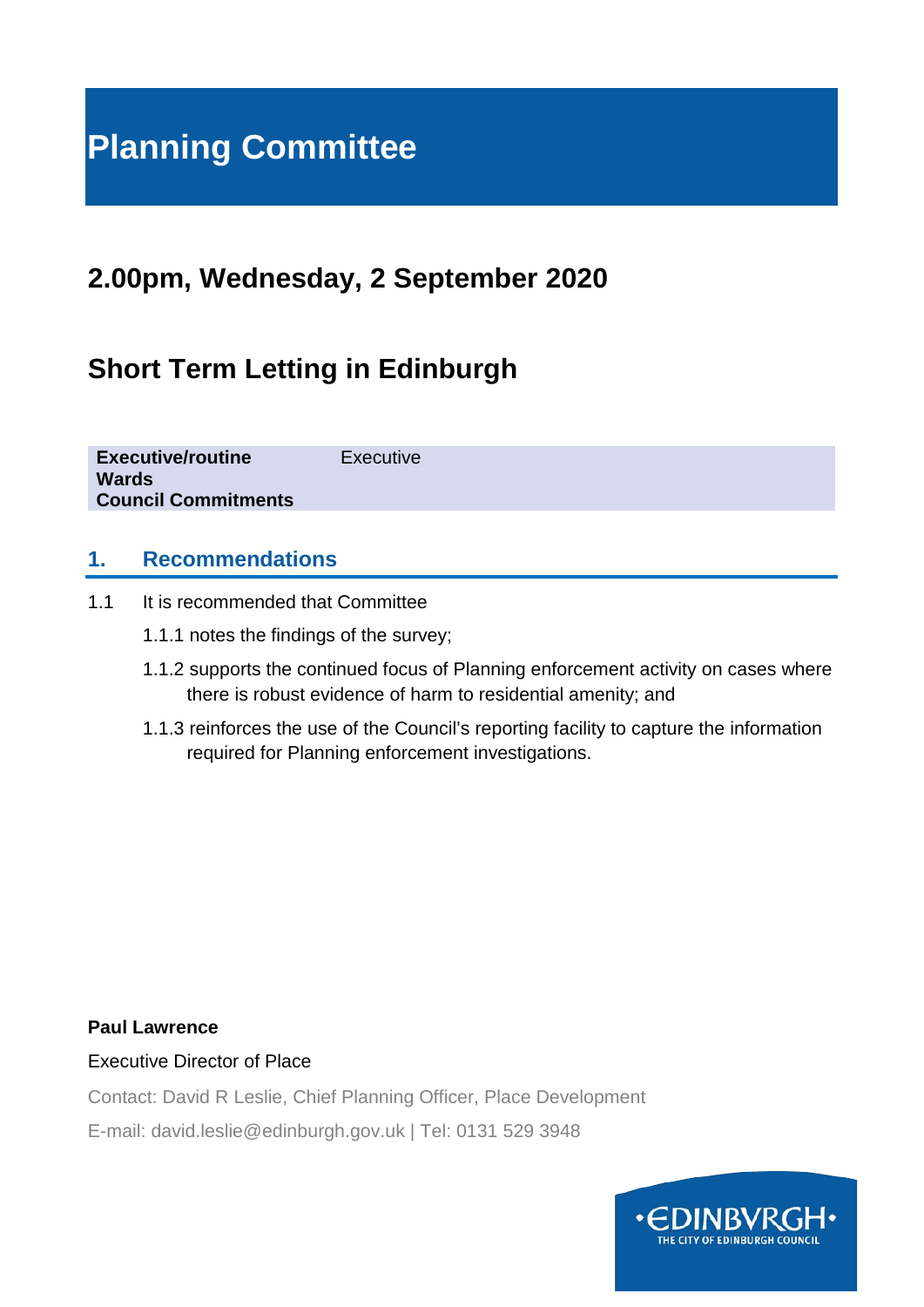**Report**

# **Short Term Letting in Edinburgh**

#### **2. Executive Summary**

2.1 At its meeting on [28 July 2020,](https://democracy.edinburgh.gov.uk/documents/b16616/Motions%20and%20Amendments%2028th-Jul-2020%2010.00%20City%20of%20Edinburgh%20Council.pdf?T=9) Council agreed a motion by Councillor Staniforth, as amended, to ask the Chief Planning Officer to prepare a response to issues contained in a report on commercial short term lets published by Andy Wightman MSP. This report has been prepared in response to this.

#### **3. Background**

- 3.1 Andy Wightman MSP published a report in July 2020 of findings from a survey he conducted to identify the location of commercial short term let properties in Edinburgh. The survey identified 477 properties which were considered to be operated on a commercial basis, with no permanent resident, in the period January to June 2020.
- 3.2 From the full survey data, he identified 444 properties where there appeared to be use of a communal entrance or access. He supplied a list of addresses of such properties to the Chief Planning Officer. Using Planning Enforcement information available on the Council's Portal, the survey identified that 380 of these properties appeared not to have been reported to the Council previously.
- 3.3 Of the 477 commercial short term let addresses identified in the report, the survey could only identify that one had sought and obtained planning permission for such a use.

#### **4. Main report**

- 4.1 Planning Committee considered an update on Short Term Letting at its meeting of 7 [August 2019,](https://democracy.edinburgh.gov.uk/documents/s4153/8.2%20-%20Short%20Term%20Letting%20In%20Edinburgh%20Update%20-%20Ref%20from%20CP%20and%20S%20Cttee.pdf) in a report referred from Corporate Policy and Strategy Committee.
- 4.2 The Council has been working over the last few years to address the Short-Term Letting issue through a combination of actions identified by a Member – Officer Working Group, a Short Term Lets Virtual Team of officers to coordinate actions using existing powers across several services and discussions with Scottish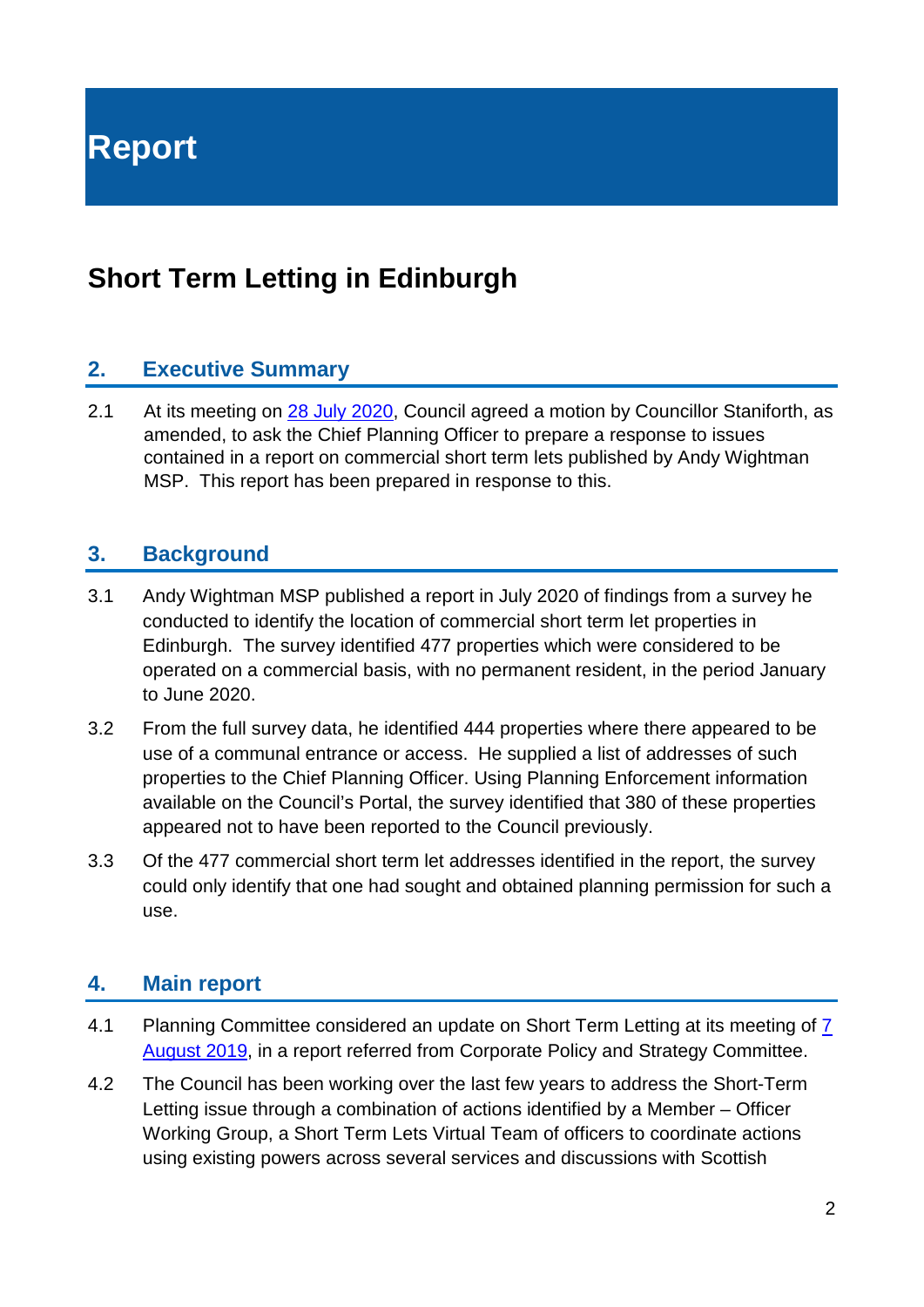Government for further regulatory powers. These discussions are continuing in relation to proposed new powers for licensing and planning.

- 4.3 The Scottish Government has advised that it will consult very soon on proposed regulations, including those to implement the provisions of the Planning (Scotland) Act 2019 with regard to Short Term Lets Control Areas. It is understood that the Scottish Government aims to have the final regulations approved by Spring 2021, at which time the Council could consider proposing a Short Term Let Control Area in Edinburgh. This subject was included in the recent consultation Choices Report for City Plan 2030. The potential to develop new planning policy to protect against the loss of housing in the city is being considered in the preparation of the proposed plan.
- 4.4 The priority of Planning enforcement activity in relation to Short Term Let uses is on those properties believed to be operating on a commercial basis and where harm to residential amenity is being reported by neighbouring residents. This has resulted in more robust decisions, such as through planning appeals. Additionally, informal action to negotiate a use ceasing is often achieved in line with normal Planning enforcement practice. Positive outcomes are being achieved with the ending of short term letting in such properties.
- 4.5 The Planning Enforcement team has a current caseload of 286 cases under investigation, of which 56 cases relate to short term letting (data at Start August 2020).

#### **Consideration of using the survey data**

- 4.6 Using Mr Wightman's survey data without further investigation, the Planning Enforcement Team could write to each of the 380 addresses where no previous report of short term letting has been identified as a recorded enforcement enquiry. This would be a standard letter seeking information. However, there is no information about the property owner available from the survey. Without this information, experience has shown this approach to have limited success in terms of outcomes.
- 4.7 If more detailed investigation of the properties identified in the survey is to be undertaken to support a more successful Planning Enforcement approach, this would mean opening an enforcement case on each of the 380 properties. This would involve identifying whether any information is available on the alleged short term let operation at each property and seeking to identify each property owner and their home address. Opening 380 cases would more than double the current Planning enforcement caseload and lead to a delay in other enforcement action which is already prioritised.
- 4.8 While the survey findings provide an informative snapshot of a selection of properties in the city, it is a small sample of the much greater distribution of short term letting of property across the city. It does not provide detailed evidence of alleged harm to residential amenity and may include properties where no change of use in Planning terms has occurred . To use this self-selection of properties to